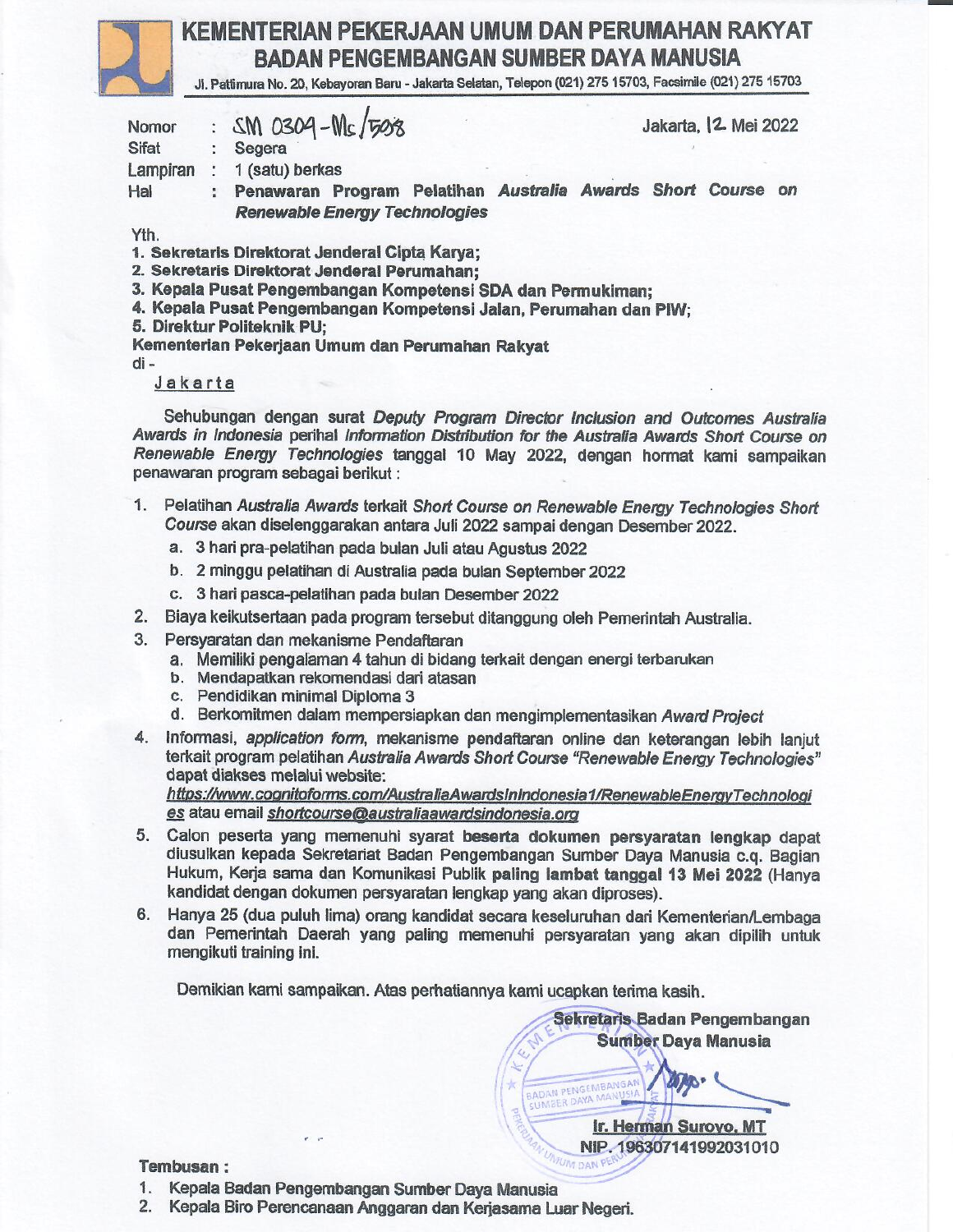

Australia Awards

10 May 2022

Head of Human Resources Development Agency The Ministry of Public Works and Housing Republic of Indonesia

## **Subject: Information Distribution for the Australia Awards Short Course on Renewable Energy Technologies**

Dear Sir,

Australia Awards in Indonesia will deliver the **Renewable Energy Technologies** Short Course. The course aims to share knowledge on Australia's renewable energy technology and to support Australia-Indonesia cooperation in the renewable energy sector. This focus is in line with the Indonesian Government's aim to ensure that at least 23 per cent of Indonesia's electricity comes from renewable sources by 2025, as compared to the current share of 11%. This course focuses on solar, hydro and waste to energy. The course also benchmarks renewable energy technologies and explores their suitability and viability.

We are hoping that you could distribute this information to relevant institutions/ organisations within your networks. Attached is the Short Course brochure for your perusal. Should you need any further information, please contact Nuzulia Latifah at [nuzulia.latifah@australiaawardsindonesia.org](mailto:nuzulia.latifah@australiaawardsindonesia.org) .

Yours sincerely,

Wahyuning Kusumaningtias Deputy Program Director Inclusion and Outcomes Australia Awards in Indonesia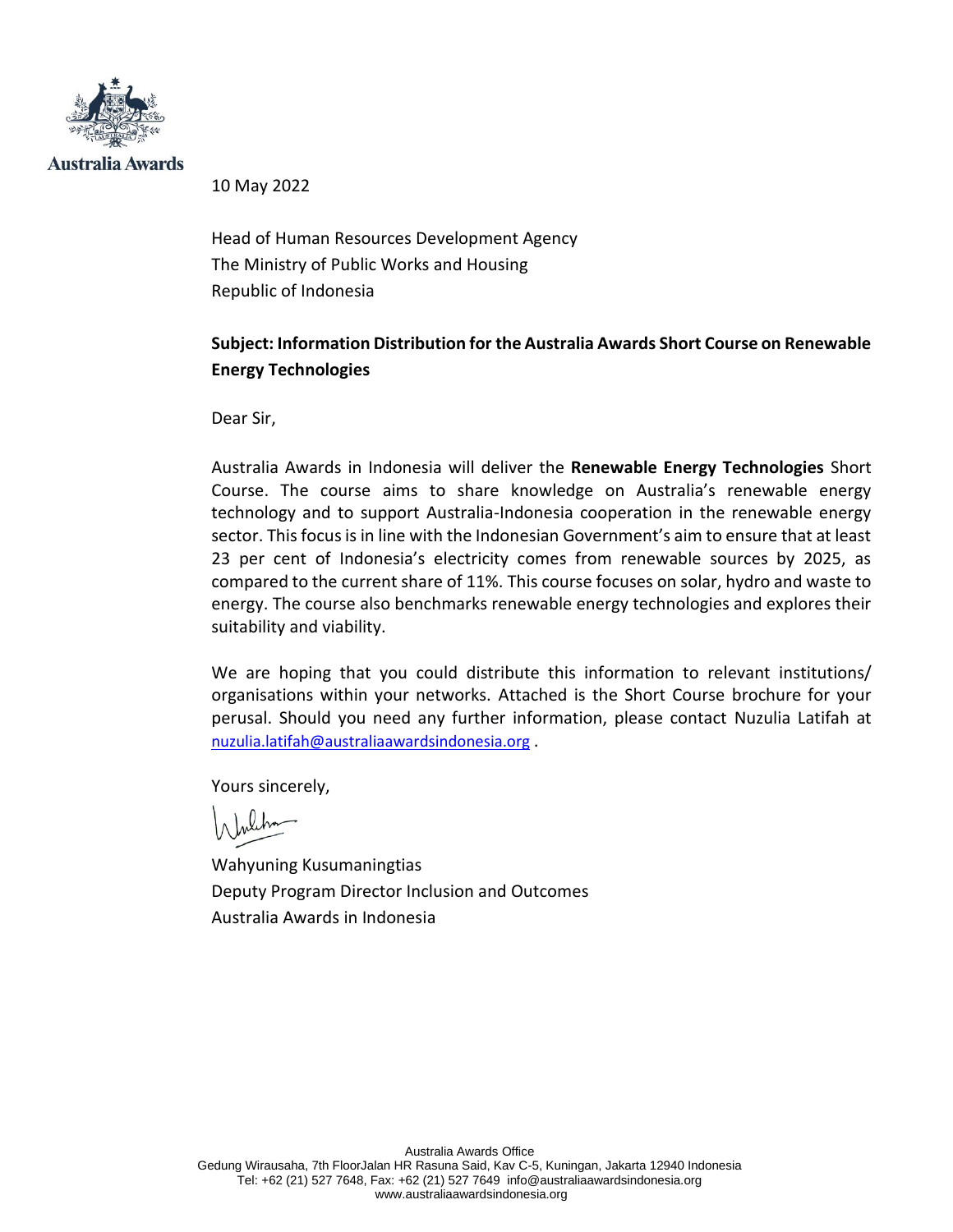

# **Australia Awards Short Course "Renewable Energy Technology"**



Do you work in the energy sector and passionate about Renewable Energy Technologies? Apply now for the 2022 Renewable Energy Technology Short Course. This course focuses on solar, hydro and waste to energy. The course benchmarks renewable energy technologies and explores their suitability and viability.

The course is offered to 25 participants from ministries, local/regional governments, state-owned enterprises, businesses and associations, think tanks and research organisations/universities, NGOs and trainers/instructors from the energy sector.

### **To apply for this course, you must be:**

- Government of Indonesia representatives from the following Indonesian government ministries (staff to Echelon III) with a minimum of four years' experience and a relevant role in developing policies/regulations related to renewable energy:
	- o Ministry of Agrarian Affairs and Spatial Planning / National Land Agency
	- o Ministry of Finance
	- o Bappenas
	- o Ministry of Environment and Forestry
	- o Ministry of Energy and Mineral Resources, Directorate General of New Renewable Energy and Energy Conservation
	- o Coordinating Ministry of Maritime and Investment, Deputy of Maritime Sovereignty and Energy Coordination
	- o Coordinating Ministry of Economic Affairs, including the Committee for Acceleration of Priority Infrastructure Delivery
	- o Ministry of Public Works and Public Housing
	- o Ministry of State-Owned Enterprises
	- o Investment Coordination Board BKPM
- Representatives from local/regional governments involved in planning and implementation of renewable energy technologies
- Representatives from businesses and associations
- Representatives of think tanks and research organisations/universities
- State Owned Enterprises involved in renewable energies
- NGOs that engage in the renewable energy sectors
- Trainers/instructors/lecturers from the energy sector who can pass on the knowledge
- Endorsed by your current manager/supervisor
- Diploma (D3) qualification or higher
- Committed to preparing and implementing an Award Project, a small group development project as part of the course.

Applicants are expected to have professional working proficiency in English. The applicants' English language competency is part of the selection process. The course will be delivered in English.

Women and people with disabilities are encouraged to apply!